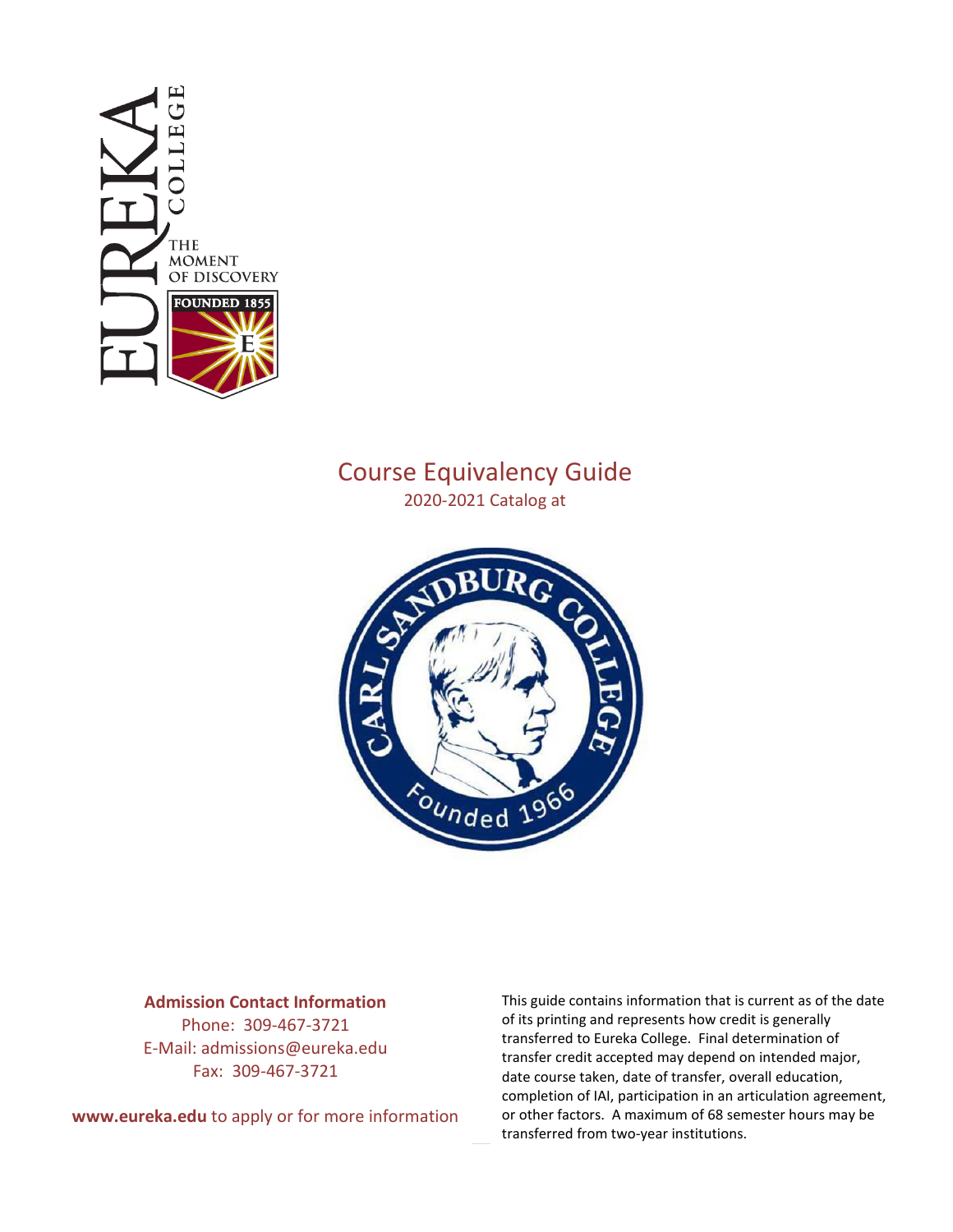#### **Carl Sandburg College Course Eureka College Equivalent Eureka College Equivalent Credits**

| <b>ACC</b>    | <b>Accounting</b>                           |                          |                             |   |
|---------------|---------------------------------------------|--------------------------|-----------------------------|---|
| ACC100        | <b>Procedural Accounting</b>                | ACC ELEC                 | <b>Accounting Elective</b>  | 3 |
| ACC101        | Principles of Financial Accounting          | ACC111                   | Principles of Accounting I  | 3 |
| ACC102        | Principles of Managerial Accounting         | ACC112                   | Principles of Accounting II | 3 |
| ACC201        | Intermediate Accounting I                   | ACC201                   | Intermediate Accounting I   | 4 |
| ACC202        | Intermediate Accounting II                  | ACC202                   | Intermediate Accounting II  | 4 |
| ACC203        | <b>Accounting Software</b>                  | $\overline{\phantom{0}}$ | $\overline{\phantom{a}}$    |   |
| ACC205        | <b>Cost Accounting</b>                      | ACC302                   | Cost Accounting             | 3 |
| ACC206        | <b>Federal Income Tax</b>                   | ACC221                   | <b>Tax Accounting I</b>     | 3 |
| ACC207        | <b>Payroll Accounting</b>                   | $\overline{\phantom{a}}$ | $\overline{\phantom{a}}$    |   |
| <b>ACC208</b> | <b>Spreadsheet Application for Business</b> | $\overline{\phantom{a}}$ | $\overline{\phantom{a}}$    |   |

| <b>AGR</b>               | <b>Agriculture</b>                    |                              |                                                                             |   |
|--------------------------|---------------------------------------|------------------------------|-----------------------------------------------------------------------------|---|
| AGR102 <sup>[Disc]</sup> | Agriculture Bus Technology            | $\qquad \qquad \blacksquare$ | $\overline{\phantom{a}}$                                                    |   |
| AGR111                   | Intro to Agriculture Mechanization    | $\overline{\phantom{a}}$     | $\overline{\phantom{0}}$                                                    |   |
| AGR121                   | Introduction to Animal Science        | <b>BIO ELEC</b>              | Biology Elective (Does not fill<br>Scientific Literacy capability)          | 4 |
| AGR131                   | Introduction to Crop Science          | <b>BIO ELEC</b>              | Biology Elective (Does not fill<br>Scientific Literacy capability)          | 4 |
| AGR141                   | Introduction to Agri Economics        | ECO ELEC                     | Economics Elective                                                          | 3 |
| AGR151                   | <b>Introductory Soil Science</b>      | PHY ELEC                     | Physical Science Elective (Does not fill<br>Scientific Literacy capability) | 4 |
| AGR181                   | Introduction to Horticultural Science | <b>BIO ELEC</b>              | Biology Elective (Does not fill<br>Scientific Literacy capability)          | 3 |

| <b>ALH</b>                                                                                  | <b>Allied Health Careers</b> |          |                                    |  |
|---------------------------------------------------------------------------------------------|------------------------------|----------|------------------------------------|--|
| The following courses are not transferrable: ALH100, 105, 110, 115, 130, 135, 140, 150, 155 |                              |          |                                    |  |
| ALH120                                                                                      | Medical Law and Ethics       | PHI ELEC | Philosophy Elective (Does not fill |  |
|                                                                                             |                              |          | SEEL capability)                   |  |

#### **AOP** *Administrative Office Professional* The following courses are not transferrable: AOP100, 101, 102, 103, 107, 113, 116, 117, 120, 130, 201, 203, 205, 216, 217, 220, 231, 234, 291, 292

| <b>ARB</b> | labio     |             |          |  |
|------------|-----------|-------------|----------|--|
| ARB110     | Arabic I  | <b>ELEC</b> | Elective |  |
| ARB111     | Arabic II | <b>ELEC</b> | Elective |  |

| <b>ART</b>    | <b>Art</b>                    |               |                              |   |
|---------------|-------------------------------|---------------|------------------------------|---|
| ART111        | Art Appreciation              | ART101W       | Art Appreciation             | 3 |
| ART112        | Art: Prehistoric to 1400      | ART ELEC      | Art Elective                 | 3 |
| ART113        | Art: 1400 to Present Day      | ART ELEC      | Art Elective                 | 3 |
| ART121        | <b>Two Dimensional Design</b> | ART106        | Design Fundamentals          | 3 |
| ART122        | Three Dimensional Design      | ART212        | Sculpture and Mixed Media    | 3 |
| ART131        | Drawing I                     | ART110        | <b>Drawing Fundamentals</b>  | 3 |
| ART132        | Drawing II                    | ART ELEC      | Art Elective                 | 3 |
| ART133        | Life Drawing                  | ART210        | <b>Figure Drawing</b>        | 3 |
| ART141        | Painting                      | ART111        | <b>Painting Fundamentals</b> | 3 |
| ART142        | <b>Advanced Painting</b>      | ART211        | Painting for Artists         | 3 |
| ART151        | Printmaking I                 | <b>ART280</b> | Printmaking                  | 3 |
| <b>ART152</b> | Printmaking II                | ART ELEC      | Art Elective                 | 3 |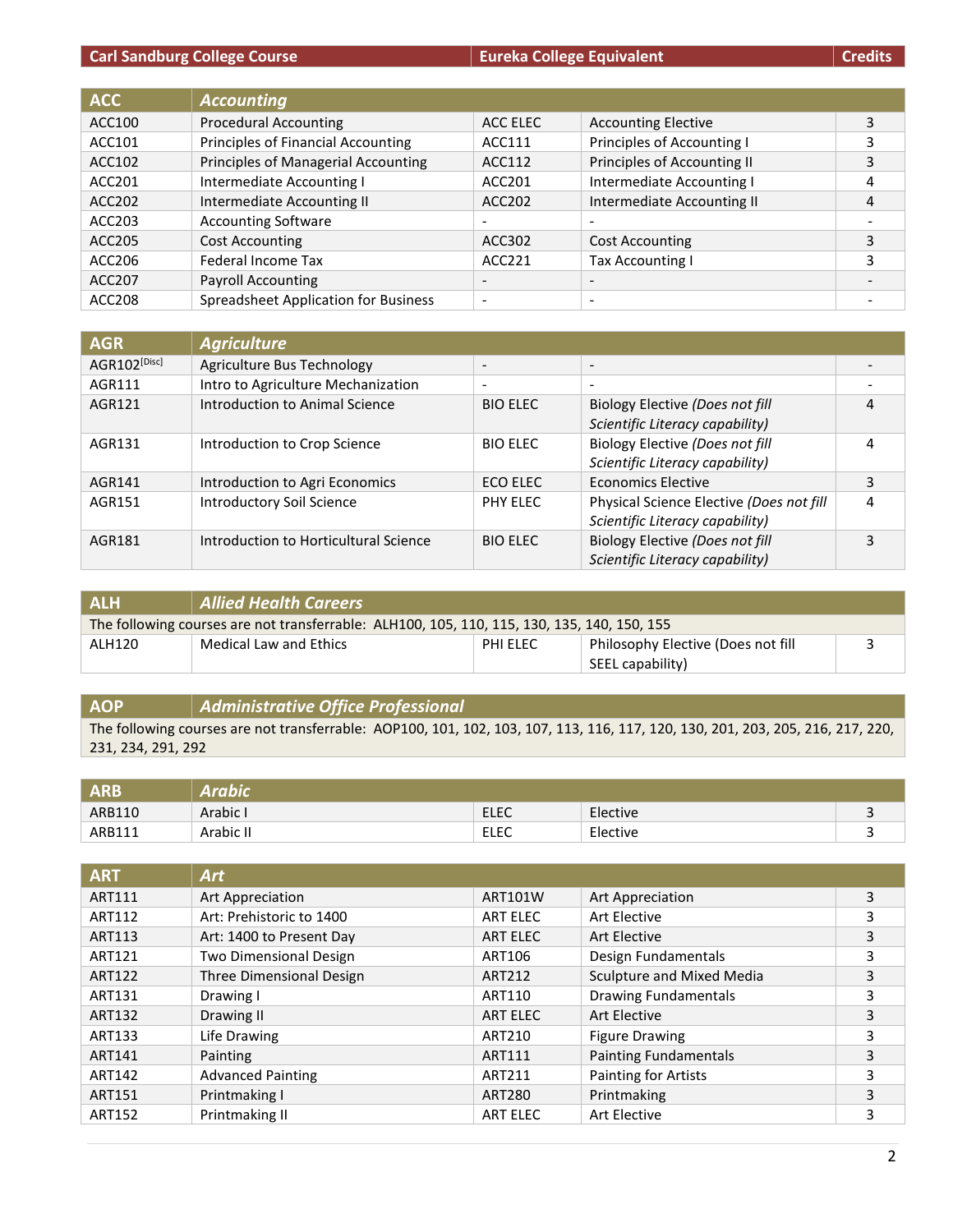| <b>Carl Sandburg College Course</b> |                                      | <b>Eureka College Equivalent</b> |                                | <b>Credits</b> |
|-------------------------------------|--------------------------------------|----------------------------------|--------------------------------|----------------|
|                                     |                                      |                                  |                                |                |
| ART161                              | Introduction to Photography          | ART241                           | Darkroom Photog Fund           | 3              |
| ART162                              | Digital Photography                  | ART245                           | Digital Photography Fund       | 3              |
| ART163                              | Digital Photography                  | ART ELEC                         | Art Elective                   | 3              |
| ART171                              | Ceramics I                           | ART260                           | <b>Ceramics Fundamentals</b>   | 3              |
| ART172                              | Ceramics II                          | ART ELEC                         | Art Elective                   | 3              |
| ART191                              | Creativity of Graphic Design         | ART ELEC                         | Art Elective                   | 3              |
| ART192                              | Conceptual Skills - Graphic Designer | ART206                           | Introduction to Graphic Design | 3              |
| ART193                              | Computer Art                         | ART ELEC                         | Art Elective                   | 3              |

#### **AUT** *Automotive Technology*

The following courses are not transferrable: AUT101, 103, 105, 107, 110, 124, 201, 202, 203, 204, 206, 209, 215, 220, 225, 230

#### **BFM** *Biofuels Manufacturing Technology*

The following courses are not transferrable: BFM101, 201, 202, 203, 291, 292

| <b>BIO</b>    | <b>Biology</b>                      |                          |                                       |   |
|---------------|-------------------------------------|--------------------------|---------------------------------------|---|
| <b>BIO090</b> | <b>Foundation for Biology</b>       | $\overline{\phantom{a}}$ | $\overline{\phantom{0}}$              |   |
| <b>BIO095</b> | Foundation for Anatomy & Physiology | $\overline{\phantom{a}}$ | $\overline{\phantom{a}}$              |   |
| <b>BIO101</b> | <b>General Biology</b>              | <b>BIO130</b>            | <b>General Biology</b>                | 4 |
| <b>BIO102</b> | <b>General Zoology</b>              | <b>BIO ELEC</b>          | Biology Elective w/ Lab               | 4 |
|               |                                     |                          | [BIO majors may elect out of BIO142]  |   |
| <b>BIO103</b> | General Botany                      | <b>BIO ELEC</b>          | Biology Elective w/ Lab               | 4 |
|               |                                     |                          | [BIO majors may elect out of BIO141]  |   |
| <b>BIO108</b> | <b>Ecological Principles</b>        | <b>BIO ELEC</b>          | Biology Elective w/ Lab               | 4 |
| <b>BIO111</b> | Anatomy & Physiology Fundamentals   | <b>BIO ELEC</b>          | Biology Elective (No Lab)             | 4 |
| <b>BIO120</b> | <b>Environmental Science</b>        | <b>EVS ELEC</b>          | <b>Environmental Science Elective</b> | 3 |
| <b>BIO200</b> | <b>General Microbiology</b>         | <b>BIO320</b>            | Microbiology                          | 4 |
| <b>BIO205</b> | Human Biology                       | <b>BIO REQ</b>           | Biology Elective w/ Lab               | 4 |
| <b>BIO211</b> | Anatomy & Physiology I              | <b>BIO163</b>            | Human Anatomy & Physiology I          | 4 |
| <b>BIO212</b> | Anatomy & Physiology II             | <b>BIO264</b>            | Human Anatomy & Physiology II         | 4 |

| <b>NBLA</b>   | r Business Law I              |                 |                          |  |
|---------------|-------------------------------|-----------------|--------------------------|--|
| BLA201        | Legal Environment of Business | <b>BUA ELEC</b> | <b>Business Elective</b> |  |
| <b>BLA202</b> | <b>Business Law</b>           | <b>BUA ELEC</b> | <b>Business Elective</b> |  |

| <b>BOC</b>                                                                                  | <b>Business Occupations</b>   |          |                         |  |
|---------------------------------------------------------------------------------------------|-------------------------------|----------|-------------------------|--|
| The following courses are not transferrable: BOC100, 101, 103, 104, 107, 109, 120, 201, 202 |                               |          |                         |  |
| BOC102                                                                                      | <b>Business Communication</b> | COM ELEC | Communications Elective |  |

| <b>BUS</b>               | <b>Business Administration</b>     |                          |                          |   |
|--------------------------|------------------------------------|--------------------------|--------------------------|---|
| <b>BUS100</b>            | Introduction to Business           | <b>BUA ELEC</b>          | <b>Business Elective</b> | 3 |
| <b>BUS101</b>            | <b>Marketing Fundamentals</b>      | <b>BUA230</b>            | Marketing                | 3 |
| <b>BUS102</b>            | Sales Fundamentals                 | $\overline{\phantom{a}}$ | $\overline{\phantom{0}}$ |   |
| <b>BUS108</b>            | Personal Finance                   | <b>BUA211</b>            | <b>Personal Finance</b>  | 3 |
| <b>BUS111</b>            | <b>Small Business Principles</b>   | $\overline{\phantom{a}}$ | $\overline{\phantom{a}}$ |   |
| <b>BUS112</b>            | <b>Supervision Fundamentals</b>    | $\overline{\phantom{a}}$ | $\overline{\phantom{a}}$ |   |
| <b>BUS114</b>            | <b>Skills for Business Careers</b> | $\overline{\phantom{a}}$ | $\overline{\phantom{0}}$ |   |
| <b>BUS200</b>            | <b>Advertising Fundamentals</b>    | <b>BUA ELEC</b>          | <b>Business Elective</b> | 3 |
| <b>BUS201</b>            | Management Fundamentals            | <b>BUA220</b>            | Management               | 3 |
| BUS204 <sup>[Disc]</sup> | <b>Business Ethics</b>             | <b>BUA ELEC</b>          | <b>Business Elective</b> | 2 |
| <b>BUS206</b>            | Principles of Finance              | <b>BUA ELEC</b>          | <b>Business Elective</b> | 3 |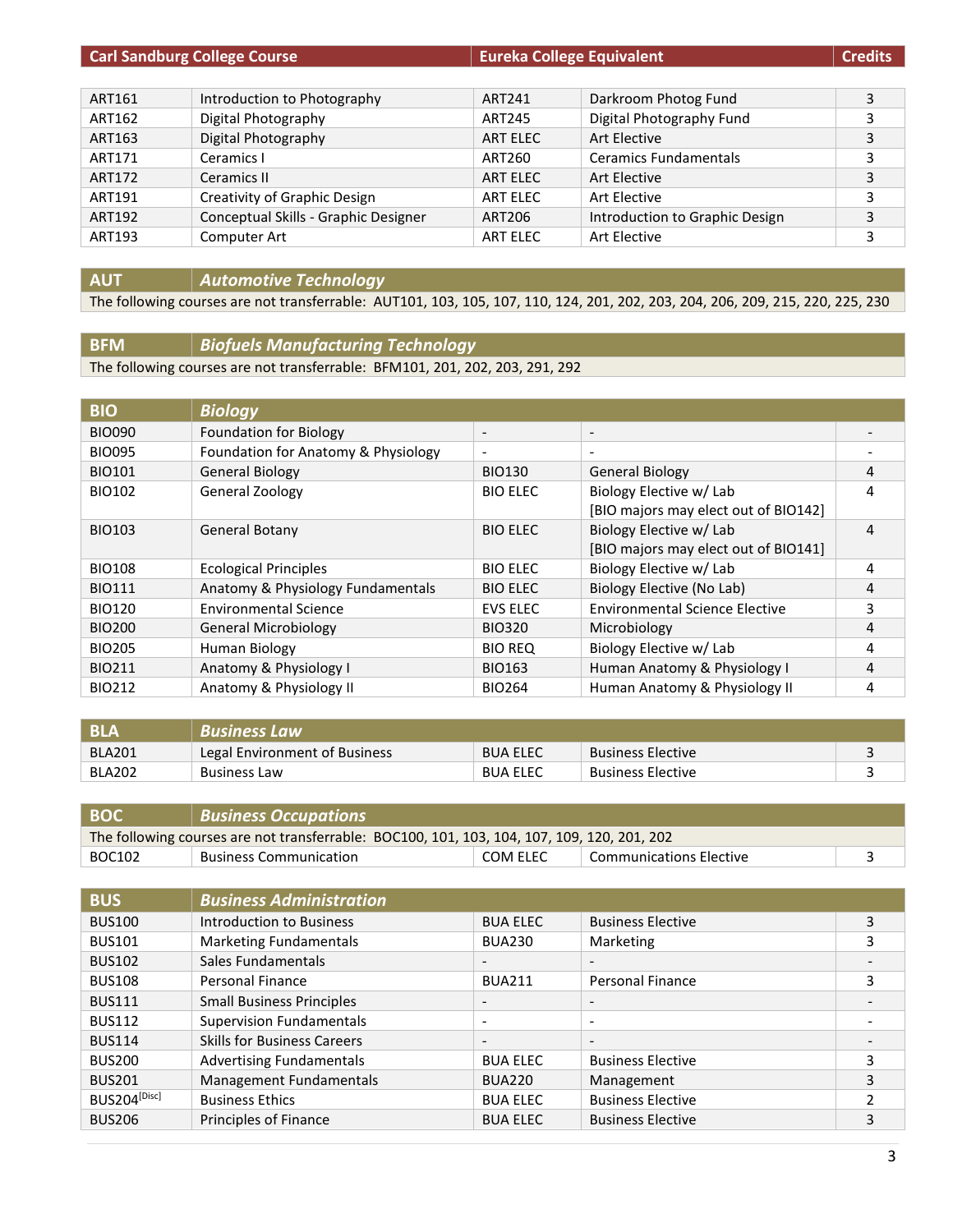| <b>Carl Sandburg College Course</b> |                            | <b>Eureka College Equivalent</b> |                          | <b>Credits</b> |
|-------------------------------------|----------------------------|----------------------------------|--------------------------|----------------|
|                                     |                            |                                  |                          |                |
| <b>BUS208</b>                       | <b>Marketing Promotion</b> | <b>BUA ELEC</b>                  | <b>Business Elective</b> |                |
| <b>BUS212</b>                       | Human Resource Management  | <b>BUA ELEC</b>                  | <b>Business Elective</b> | 3              |
| <b>BUS291</b>                       | Professional Internship I  | -                                | $\overline{\phantom{a}}$ |                |
| <b>BUS292</b>                       | Professional Internship II | -                                | $\overline{\phantom{a}}$ |                |

| <b>CHD</b>               | <b>Child Development</b>                |                          |                                        |     |
|--------------------------|-----------------------------------------|--------------------------|----------------------------------------|-----|
| CHD100[Disc]             | Observation & Guidance of Young Child   | $\overline{\phantom{a}}$ | $\overline{\phantom{0}}$               |     |
| <b>CHD101</b>            | Intro to Early Childhood                | <b>EDU ELEC</b>          | <b>Education Elective</b>              | 3.5 |
| <b>CHD102</b>            | Child Growth and Development I          | <b>PSY206</b>            | Infant & Early Childhood Developmnt    | 3   |
| CHD103[Disc]             | Curriculum for Early Childhood          | EDU ELEC                 | <b>Education Elective</b>              | 4   |
| CHD106 <sup>[Disc]</sup> | Health, Safety, & Nutrition             | <b>HED ELEC</b>          | <b>Health Education Elective</b>       | 3   |
| CHD131[Disc]             | <b>Observation and Assessment</b>       | <b>EDU ELEC</b>          | <b>Education Elective</b>              | 4   |
| CHD204                   | <b>Exceptional Children</b>             | <b>EDU229</b>            | <b>Educating the Exceptional Child</b> | 3   |
| CHD205[Disc]             | <b>Child-Family-Community Relations</b> | EDU ELEC                 | <b>Education Elective</b>              | 3   |
| CHD207[Disc]             | Supervision and Administration          | $\overline{\phantom{a}}$ |                                        |     |

| <b>CHM</b>    | <b>Chemistry</b>            |                  |                             |   |
|---------------|-----------------------------|------------------|-----------------------------|---|
| CHM100        | Concepts of Chemistry       | CHM121           | Survey of Chemistry         | 3 |
| CHM110        | <b>General Chemistry I</b>  | CHM131           | <b>General Chemistry I</b>  | 4 |
| <b>CHM120</b> | <b>General Chemistry II</b> | CHM132           | <b>General Chemistry II</b> | 4 |
| CHM140        | Organic and Biochemistry    | <b>CHM ELECT</b> | Chemistry Elective          | 4 |
| <b>CHM210</b> | Organic Chemistry I         | CHM210           | Organic Chemistry I         |   |
| <b>CHM220</b> | <b>Organic Chemistry II</b> | <b>CHM220</b>    | <b>Organic Chemistry II</b> |   |

| <b>CHN</b>        | Chinese (Formerly CHI)   |      |          |  |
|-------------------|--------------------------|------|----------|--|
| $CHN101^{[Disc]}$ | <b>Beginning Chinese</b> | ELEC | Elective |  |
| <b>CHN110</b>     | Chinesel                 | ELEC | Elective |  |
| <b>CHN111</b>     | Chinese II               | ELEC | Elective |  |

**COS[Disc]** *Cosmetology*

The following courses are not transferrable: COS101, 102, 103, 111, 112, 113, 121, 122, 123, 131, 132, 133, 141, 142, 143, 151, 152, 153, 161, 162, 163, 201, 202, 203, 204, 205

| <b>CRM</b>    | <b>Criminal Justice</b>                  |                          |                                  |   |
|---------------|------------------------------------------|--------------------------|----------------------------------|---|
| <b>CRM101</b> | Introduction to Criminal Justice         | CJS101                   | Introduction to Criminal Justice | 3 |
| <b>CRM102</b> | Police Administration & Management       | CJS205                   | Policing                         |   |
| <b>CRM103</b> | Introduction to Crime Scene Technology   | CJS ELEC                 | <b>Criminal Justice Elective</b> | 3 |
| <b>CRM121</b> | Juvenile Justice                         | <b>CJS210W</b>           | Juvenile Justice and Delinquency | 3 |
| <b>CRM141</b> | Introduction to Corrections              | CJS215                   | Introduction to Corrections      | 3 |
| <b>CRM151</b> | Criminal Justice and Community Relations | CJS ELEC                 | <b>Criminal Justice Elective</b> | 3 |
| <b>CRM172</b> | Introduction to Security                 |                          |                                  |   |
| <b>CRM222</b> | <b>Communication in Criminal Justice</b> | CJS ELEC                 | <b>Criminal Justice Elective</b> | 3 |
| <b>CRM231</b> | Procedural Law for Police                | CJS ELEC                 | <b>Criminal Justice Elective</b> | 3 |
| <b>CRM261</b> | Criminal Law                             | CJS ELEC                 | <b>Criminal Justice Elective</b> | 3 |
| <b>CRM262</b> | Criminal Justice Internship              | $\overline{\phantom{a}}$ | $\overline{\phantom{a}}$         |   |
| CRM271        | Criminal Investigation                   | CJS225                   | Criminal Investigation           | 3 |

**DHG** *Dental Hygiene* The following courses are not transferrable: DHG109, 110, 112, 113, 114, 115, 118, 119, 120, 125, 200, 205, 210, 211, 212, 213, 215, 217, 218, 219, 220, 225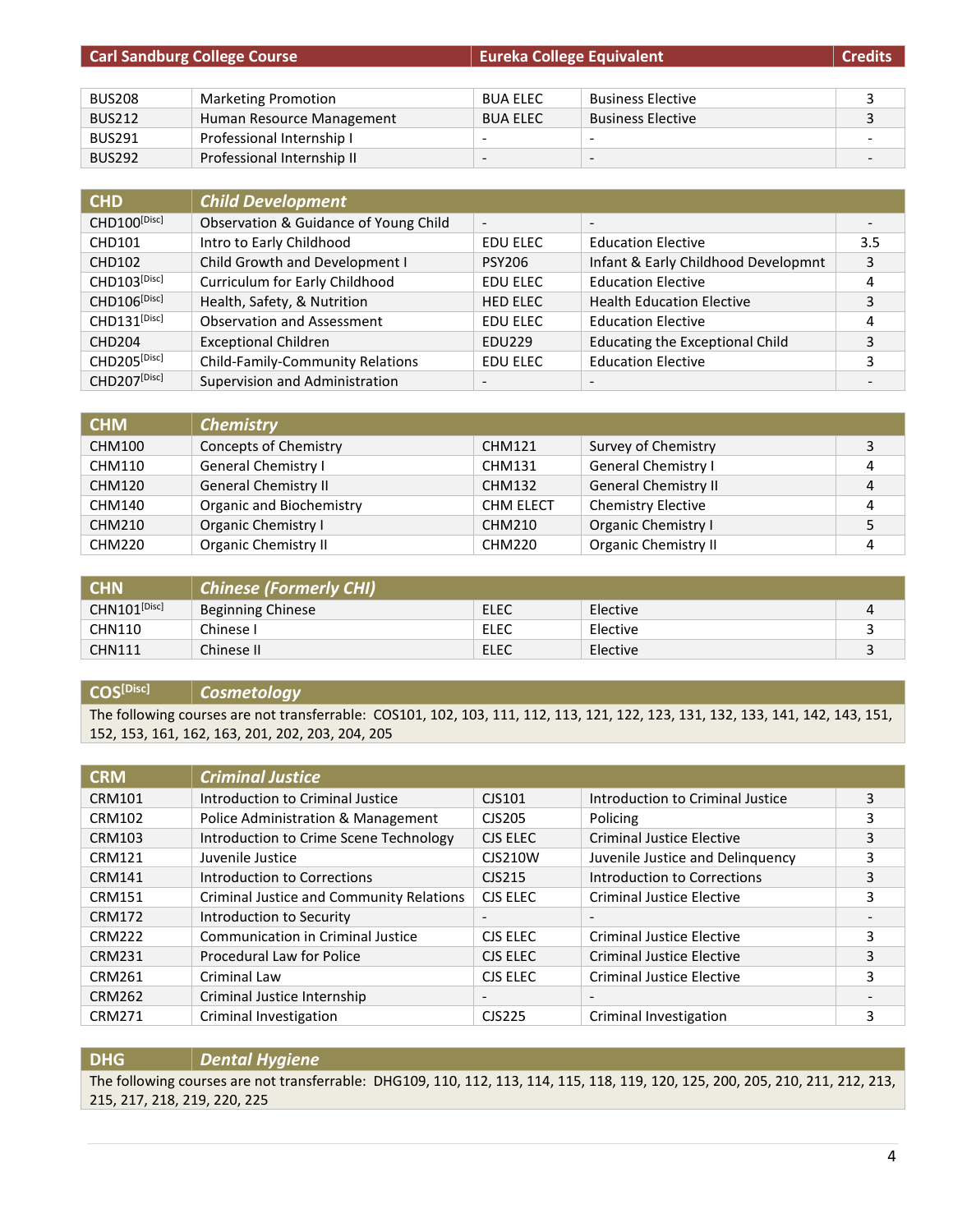|               | <b>Carl Sandburg College Course</b> | <b>Eureka College Equivalent</b> |                          | <b>Credits</b> |
|---------------|-------------------------------------|----------------------------------|--------------------------|----------------|
|               |                                     |                                  |                          |                |
| <b>DRF</b>    | <b>Drafting</b>                     |                                  |                          |                |
| <b>DRF100</b> | <b>Basic Drafting</b>               | $\overline{\phantom{0}}$         | $\overline{\phantom{0}}$ |                |
| <b>DRF200</b> | <b>Descriptive Geometry</b>         | $\overline{\phantom{0}}$         | -                        |                |

# **DMS[Disc]** *Diagnostic Medical Sonography*

The following courses are not transferrable: DMS250, 252, 255, 262, 264, 265, 274, 275, 282, 284, 285

| <b>ECO</b> | <b>Economics</b>              |          |                              |  |
|------------|-------------------------------|----------|------------------------------|--|
| ECO101     | Introduction to Economics     | ECO ELEC | Economics Elective           |  |
| ECO201     | Principles of Macro Economics | ECO111   | Principles of Macroeconomics |  |
| ECO202     | Principles of Micro Economics | ECO112   | Principles of Microeconomics |  |

| <b>EDU</b>   | <b>Education</b>                        |          |                                          |   |
|--------------|-----------------------------------------|----------|------------------------------------------|---|
| EDU101       | Introduction to Education               | EDU185   | <b>Foundations of American Education</b> | 4 |
| EDU120[Disc] | Introduction to Technology in Education | EDU ELEC | <b>Education Elective</b>                |   |
| EDU201       | <b>Educational Psychology</b>           | EDU227W  | <b>Educational Psychology</b>            |   |
| EDU220[Disc] | Foundations of Teaching Reading         | EDU ELEC | <b>Education Elective</b>                |   |

**ELT** *Electricity* The following courses are not transferrable: ELT100, 104, 107, 119, 120, 121, 200, 207, 208, 209, 212, 213, 214, 215, 216, 219

#### **EMS** *Emergency Medical Services*

The following courses are not transferrable: EMS101, 110, 112, 115, 120, 125, 130, 135, 200, 205, 210, 215

| <b>ENG</b>    | <b>English</b>                                    |                          |                                       |                          |
|---------------|---------------------------------------------------|--------------------------|---------------------------------------|--------------------------|
| ENG094[Disc]  | English Fundamentals I                            | $\overline{\phantom{a}}$ | $\overline{\phantom{a}}$              | $\overline{\phantom{a}}$ |
| <b>ENG095</b> | <b>Essential Reading &amp; Writing Strategies</b> | $\overline{\phantom{a}}$ | $\overline{\phantom{a}}$              |                          |
| <b>ENG097</b> | Introduction to Composition                       | $\overline{\phantom{a}}$ | $\overline{\phantom{a}}$              |                          |
| ENG098[Disc]  | English Fundamentals II                           | $\overline{\phantom{a}}$ | $\overline{\phantom{a}}$              |                          |
| <b>ENG099</b> | <b>Writing Lab</b>                                |                          |                                       |                          |
| <b>ENG101</b> | <b>Freshman Composition I</b>                     | <b>ENG103W</b>           | Academic Writing and Research         | 3                        |
| <b>ENG102</b> | Freshman Composition II                           | <b>ENG ELEC</b>          | <b>English Elective</b>               | 3                        |
| <b>ENG120</b> | <b>Report Writing</b>                             | <b>ENG ELEC</b>          | <b>English Elective</b>               | 3                        |
| <b>ENG130</b> | Introduction to Journalism                        | <b>ENG265W</b>           | Writing for the Mass Media            | 3                        |
| <b>ENG132</b> | Introduction to Mass Communication                | COM230                   | Mass Media                            | 3                        |
| <b>ENG140</b> | College Newspaper                                 | $\overline{\phantom{a}}$ | $\overline{\phantom{a}}$              |                          |
| <b>ENG141</b> | <b>College Literary Magazine</b>                  |                          |                                       |                          |
| <b>ENG151</b> | Introduction to Film Art                          | THA REQ                  | Theatre Elec (Fine Arts Req - Theory) | 3                        |
| <b>ENG160</b> | Introduction to Fiction                           | <b>ENG115</b>            | Appreciation of Literature            | 3                        |
| <b>ENG170</b> | Introduction to Drama                             | <b>THA282W</b>           | Dramatic Literature I                 | 3                        |
| <b>ENG180</b> | Introduction to Poetry                            | <b>ENG ELEC</b>          | <b>English Elective</b>               | 3                        |
| <b>ENG211</b> | Creative Writing I                                | <b>ENG120</b>            | Introduction to Creative Writing      | 3                        |
| <b>ENG212</b> | <b>Creative Writing II</b>                        | <b>ENG262</b>            | <b>Creative Writing: Fiction</b>      | 3                        |
| <b>ENG221</b> | American Literature I                             | <b>ENG212</b>            | Literatures in English II             | 3                        |
| <b>ENG222</b> | American Literature II                            | <b>ENG213</b>            | Literatures in English III            | 3                        |
| <b>ENG231</b> | <b>British Literature I</b>                       | <b>ENG211</b>            | Literatures in English I              | 3                        |
| <b>ENG232</b> | <b>British Literature II</b>                      | <b>ENG212</b>            | May be assigned to eNG212 or 213 if   | 3                        |
|               |                                                   | or ENG213                | ENG221 and/or 222 were not taken      |                          |
|               |                                                   | or LIT ELEC              | at CSC. Otherwise Literature Elective |                          |
| <b>ENG240</b> | Women's Literature                                | <b>ENG ELEC</b>          | English Elective (Literature Req)     | 3                        |
| <b>ENG250</b> | African American Literature                       | <b>ENG ELEC</b>          | English Elective (Literature Req)     | 3                        |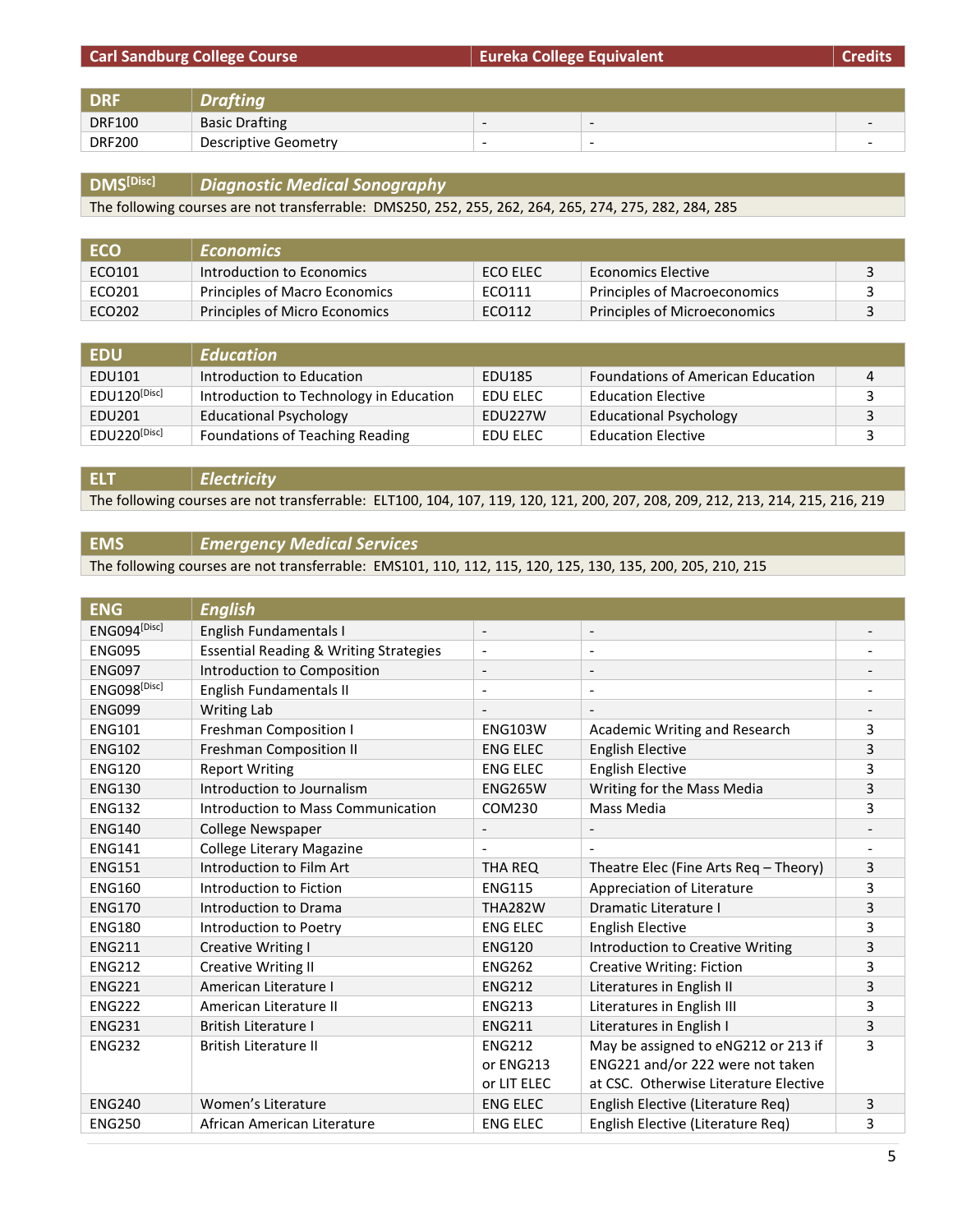|                       | <b>Carl Sandburg College Course</b>      | <b>Eureka College Equivalent</b> |                                        | <b>Credits</b>           |
|-----------------------|------------------------------------------|----------------------------------|----------------------------------------|--------------------------|
|                       |                                          |                                  |                                        |                          |
| <b>ESC</b>            | <b>Earth Science</b>                     |                                  |                                        |                          |
| ESC100                | Introduction to Earth Science            | <b>PHS111</b>                    | Introduction to Earth Science          | 4                        |
|                       |                                          |                                  |                                        |                          |
| <b>FRE</b>            | <b>French</b>                            |                                  |                                        |                          |
| <b>FRE101</b>         | <b>Elementary French I</b>               | <b>GLA REQ</b>                   | Global Awareness - Other Language      | 4                        |
| FRE102                | <b>Elementary French II</b>              | <b>GLA REQ</b>                   | Global Awareness - Other Language      | 4                        |
|                       |                                          |                                  |                                        |                          |
| GCP <sup>[Disc]</sup> | <b>Graphic Design</b>                    |                                  |                                        |                          |
| GCP101[Disc]          | Introduction to Design                   | <b>ART106</b>                    | Design Fundamentals                    | 3                        |
| GCP103[Disc]          | Introduction to Page Layout              | $\qquad \qquad -$                | $\overline{\phantom{0}}$               |                          |
| GCP113[Disc]          | <b>Portable Document Formats</b>         |                                  |                                        |                          |
| GCP123[Disc]          | Introduction to Vector Graphics Software | ART REQ                          | Art Elective (Fine Arts Req - Applied) | 3                        |
| GCP133[Disc]          | <b>Computer Graphics Software</b>        | <b>ART REQ</b>                   | Art Elective (Fine Arts Req - Applied) | 3                        |
| GCP143[Disc]          | Introduction to Web Design               | <b>ART250</b>                    | Web Design                             | 3                        |
| GCP153[Disc]          | Intermediate Page Layout                 | $\overline{\phantom{a}}$         |                                        | $\overline{\phantom{a}}$ |
| GCP221[Disc]          | Typography and Color                     | <b>ART290</b>                    | Typography                             | 3                        |
| GCP231[Disc]          | Portfolio Prep and Design Production     | <b>ART REQ</b>                   | Art Elective (Fine Arts Req - Applied) | 3                        |
| GCP233[Disc]          | Advanced Computer Graphics Software      | <b>ART245</b>                    | Digital Photography Fundamentals       | 3                        |
| GCP243[Disc]          | Advanced Web Design                      | <b>ELEC</b>                      | Elective                               | 3                        |
| GCP253[Disc]          | Advanced Page Layout                     | $\overline{\phantom{a}}$         | $\overline{\phantom{a}}$               |                          |
| GCP263[Disc]          | <b>Creating Interactive Content</b>      | $\overline{\phantom{a}}$         | $\overline{\phantom{a}}$               |                          |
| GCP291[Disc]          | Professional Internship I                | $\overline{\phantom{a}}$         | $\overline{\phantom{a}}$               |                          |
| GCP292[Disc]          | Professional Internship II               | $\overline{\phantom{a}}$         | $\qquad \qquad \blacksquare$           |                          |

| <b>GEO</b> | / Geography              |        |                    |  |
|------------|--------------------------|--------|--------------------|--|
| GEO100     | Human Geography          | GEO110 | Cultural Geography |  |
| GEO110     | World Regional Geography | GEO105 | World Geography    |  |

| GFR    | German               |                |                                   |  |
|--------|----------------------|----------------|-----------------------------------|--|
| GER101 | Elementary German I  | <b>GLA REQ</b> | Global Awareness – Other Language |  |
| GER102 | Elementary German II | <b>GLA REQ</b> | Global Awareness – Other Language |  |

| HIM[Disc]           | <b>Health Information Management</b>   |                          |                          |  |
|---------------------|----------------------------------------|--------------------------|--------------------------|--|
| $HIM100^{[Disc]}$   | Intro to Health Information Management | $\overline{\phantom{0}}$ | $\overline{\phantom{0}}$ |  |
| <b>HIM205[Disc]</b> | Health Info Management Tech Practicum  |                          | $\overline{\phantom{0}}$ |  |

| <b>HIS</b>    | <b>History</b>                     |               |                                     |   |
|---------------|------------------------------------|---------------|-------------------------------------|---|
| <b>HIS105</b> | American History to 1877           | <b>HIS250</b> | History of United States to 1865    | 3 |
| <b>HIS106</b> | American History from 1877         | <b>HIS251</b> | History of United States Since 1865 |   |
| <b>HIS125</b> | <b>Western Civilization I</b>      | <b>HIS113</b> | Survey of European History to 1660  | 3 |
| <b>HIS126</b> | Western Civilization II            | <b>HIS114</b> | Survey of Western Europe Since 1660 | 3 |
| <b>HIS217</b> | History of New York                | HIS ELEC      | <b>History Elective</b>             | 3 |
| <b>HIS260</b> | U.S. History - The Sixties         | HIS ELEC      | <b>History Elective</b>             |   |
| <b>HIS270</b> | World War II and the Holocaust     | HIS ELEC      | <b>History Elective</b>             | 3 |
| <b>HIS285</b> | History of Africa: 1500 to Present | HIS ELEC      | <b>History Elective</b>             | 3 |
| <b>HIS294</b> | American Military History          | HIS ELEC      | <b>History Elective</b>             | 3 |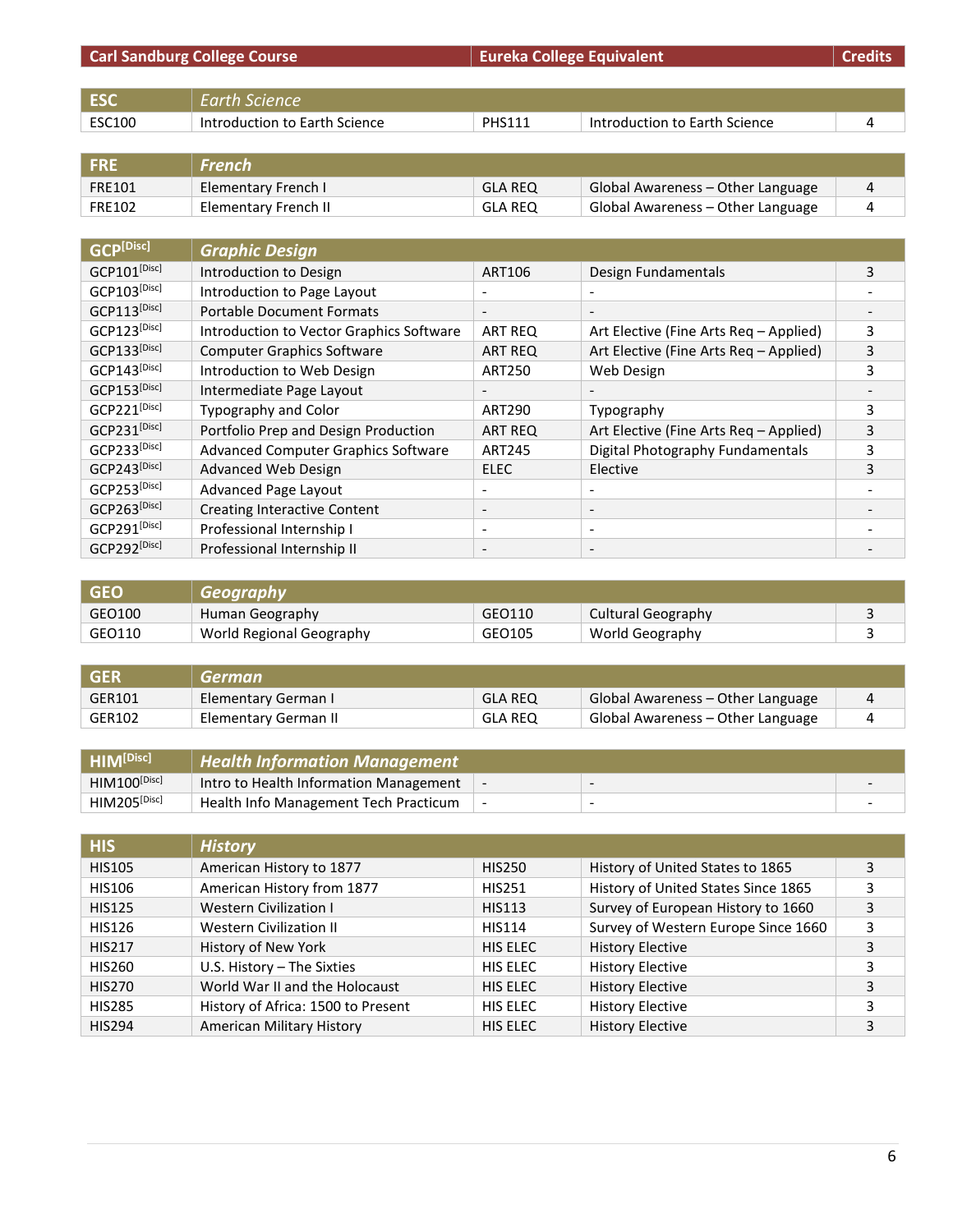|               | <b>Carl Sandburg College Course</b><br><b>Eureka College Equivalent</b> |                 |                                       | <b>Credits</b> |
|---------------|-------------------------------------------------------------------------|-----------------|---------------------------------------|----------------|
|               |                                                                         |                 |                                       |                |
| <b>HTH</b>    | <b>Health</b>                                                           |                 |                                       |                |
| <b>HTH120</b> | Health                                                                  | <b>HED ELEC</b> | <b>Health Education Elective</b>      | 3              |
| <b>HTH130</b> | First Aid                                                               | <b>HED179</b>   | First Aid, CPR, and Injury Prevention |                |
| <b>HTH140</b> | <b>Wellness</b>                                                         | <b>HED170</b>   | <b>Wellness</b>                       | 2              |
| <b>HTH150</b> | Drug Use and Abuse                                                      | <b>HED274</b>   | Drug Education                        | 3              |
|               |                                                                         |                 |                                       |                |

| <b>LIVR</b>   | Hvdraulics                       |                          |  |
|---------------|----------------------------------|--------------------------|--|
| <b>HYD101</b> | <b>Hydraulics and Pneumatics</b> | $\overline{\phantom{a}}$ |  |

| <b>ICT</b>                                  | <b>Information Communication and Technology</b>                                                                                 |          |                                  |   |
|---------------------------------------------|---------------------------------------------------------------------------------------------------------------------------------|----------|----------------------------------|---|
|                                             | The following courses are not transferrable: ICT110, 112, 114, 115, 125, 135, 160, 165, 170, 180, 182, 184, 190, 210, 212, 214, |          |                                  |   |
| 250, 255, 260, 261, 262, 265, 270, 275, 295 |                                                                                                                                 |          |                                  |   |
| <b>ICT120</b>                               | <b>Computer Information Systems</b>                                                                                             | CSC ELEC | <b>Computer Science Elective</b> |   |
| <b>ICT130</b>                               | <b>Fundamentals of Programming</b>                                                                                              | CSC135   | Computer Science I               | 3 |
| <b>ICT205</b>                               | <b>Visual Basic Programming</b>                                                                                                 | CSC286   | Programming in Visual Basic      |   |
| <b>ICT225</b>                               | SQL / Database Application                                                                                                      | CSC ELEC | <b>Computer Science Elective</b> |   |

| <b>INS100</b> | <b>International Studies</b>            |                 |                                    |  |
|---------------|-----------------------------------------|-----------------|------------------------------------|--|
| <b>INS100</b> | Introduction to International Studies   | ELEC            | Elective                           |  |
| <b>INS151</b> | Latin American Civilization and Culture | <b>IDS ELEC</b> | Interdisciplinary Studies Elective |  |
| <b>INS299</b> | Topics in International Studies         |                 | Assigned based on topic            |  |

| <b>ISP</b>    | Independent Studies       |            |                                                                                              |         |
|---------------|---------------------------|------------|----------------------------------------------------------------------------------------------|---------|
| <b>ISP199</b> | Independent Study Project | <b>TBD</b> | Case-by-case basis. Study plan, final<br>product, and other information will<br>be required. | $1 - 4$ |

| <b>KIN</b>               | <b>Kinesiology and Exercise</b>       |                 |                      |                |
|--------------------------|---------------------------------------|-----------------|----------------------|----------------|
| <b>KIN105</b>            | Aerobics                              | <b>KIN ELEC</b> | Kinesiology Elective | 0.5            |
| <b>KIN106</b>            | <b>Muscle Conditioning</b>            | <b>KIN ELEC</b> | Kinesiology Elective | 0.5            |
| <b>KIN107</b>            | Zumba I                               | <b>KIN ELEC</b> | Kinesiology Elective | 1              |
| <b>KIN108</b>            | Pilates 1                             | <b>KIN ELEC</b> | Kinesiology Elective | 1              |
| KIN110[Disc]             | Badminton                             | <b>KIN ELEC</b> | Kinesiology Elective | 0.5            |
| <b>KIN115</b>            | Introduction to Leisure Services      | <b>KIN ELEC</b> | Kinesiology Elective | 3              |
| KIN120[Disc]             | <b>Bowling</b>                        | <b>KIN ELEC</b> | Kinesiology Elective | 1              |
| <b>KIN130</b>            | Personal Trng I: Exercise Physiology  | <b>KIN ELEC</b> | Kinesiology Elective | 3              |
| <b>KIN131</b>            | Personal Trng II: Personal Fitness    | <b>KIN ELEC</b> | Kinesiology Elective | $\overline{2}$ |
| <b>KIN132</b>            | Personal Trng III: Fitness Assessment | <b>KIN ELEC</b> | Kinesiology Elective | 2              |
| <b>KIN133</b>            | Personal Trng IV: Practicum           | <b>KIN ELEC</b> | Kinesiology Elective | 1              |
| KIN140                   | Physical Fitness I                    | <b>KIN ELEC</b> | Kinesiology Elective | 1              |
| <b>KIN141</b>            | Physical Fitness II                   | <b>KIN ELEC</b> | Kinesiology Elective | $\mathbf{1}$   |
| <b>KIN142</b>            | Physical Fitness III                  | <b>KIN ELEC</b> | Kinesiology Elective | 1              |
| <b>KIN143</b>            | Physical Fitness IV                   | <b>KIN ELEC</b> | Kinesiology Elective | $\mathbf{1}$   |
| <b>KIN145</b>            | Physical Fitness V                    | <b>KIN ELEC</b> | Kinesiology Elective | 0.5            |
| <b>KIN155</b> [Disc]     | <b>Beginning Swimming</b>             | <b>KIN ELEC</b> | Kinesiology Elective | 1              |
| KIN156 <sup>[Disc]</sup> | Intermediate Swimming                 | <b>KIN ELEC</b> | Kinesiology Elective | 1              |
| KIN157[Disc]             | <b>Advanced Swimming</b>              | <b>KIN ELEC</b> | Kinesiology Elective | $\mathbf{1}$   |
| KIN158[Disc]             | Lifeguard Training                    | <b>KIN161</b>   | Lifeguarding         | 1              |
| $KIN161^{[Disc]}$        | Tennis I                              | <b>KIN ELEC</b> | Kinesiology Elective | 0.5            |
| KIN162[Disc]             | Tennis II                             | KIN ELEC        | Kinesiology Elective | 0.5            |
| KIN171[Disc]             | Volleyball I                          | KIN ELEC        | Kinesiology Elective | 0.5            |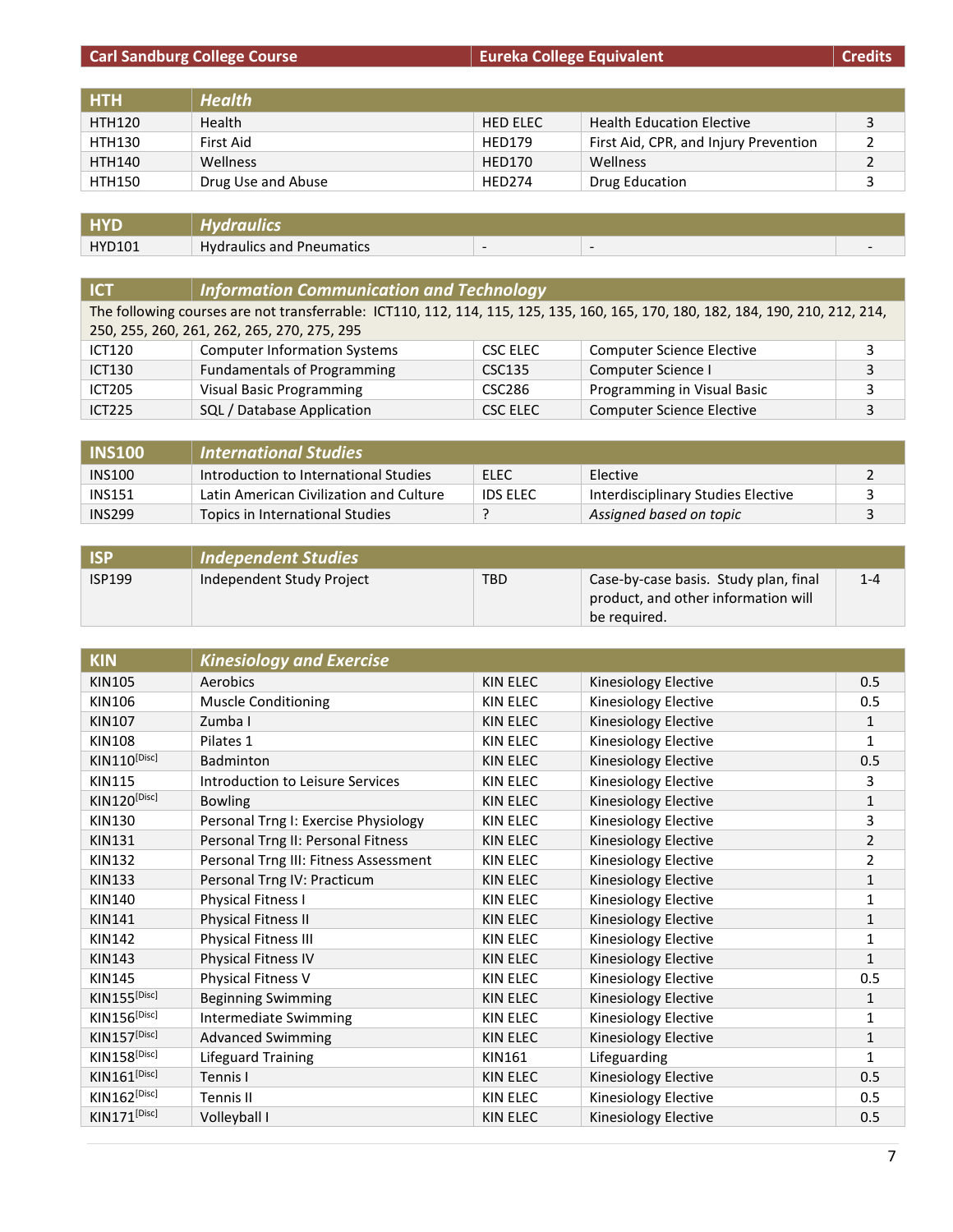|                          | <b>Carl Sandburg College Course</b><br><b>Eureka College Equivalent</b> |               | <b>Credits</b>              |                |
|--------------------------|-------------------------------------------------------------------------|---------------|-----------------------------|----------------|
|                          |                                                                         |               |                             |                |
| KIN172[Disc]             | Volleyball II                                                           | KIN ELEC      | Kinesiology Elective        | 0.5            |
| KIN180[Disc]             | <b>Weight Training</b>                                                  | KIN ELEC      | Kinesiology Elective        | $\mathbf{1}$   |
| $KIN193^{[Disc]}$        | Golf                                                                    | KIN ELEC      | Kinesiology Elective        | 0.5            |
| <b>KIN200</b>            | Foundations of Physical Education                                       | KIN180        | Introduction to Kinesiology | 3              |
| <b>KIN202</b>            | Sports in Society                                                       | KIN ELEC      | Kinesiology Elective        | 3              |
| KIN205[Disc]             | Coaching Volleyball                                                     | KIN ELEC      | Kinesiology Elective        | $\overline{2}$ |
| KIN210[Disc]             | Coaching Football Techn & Tact Skills                                   | KIN ELEC      | Kinesiology Elective        | 3              |
| KIN215[Disc]             | Coaching Baseball Techn and Tactics                                     | KIN ELEC      | Kinesiology Elective        | 3              |
| <b>KIN220</b>            | Coaching Basketball                                                     | KIN ELEC      | Kinesiology Elective        | $\overline{2}$ |
| KIN221[Disc]             | Basketball I                                                            | KIN ELEC      | Kinesiology Elective        | 0.5            |
| KIN222 <sup>[Disc]</sup> | Basketball II                                                           | KIN ELEC      | Kinesiology Elective        | 0.5            |
| <b>KIN230</b>            | <b>Sports Officiating</b>                                               | KIN ELEC      | Kinesiology Elective        | $\overline{2}$ |
| KIN241 <sup>[Disc]</sup> | Softball I                                                              | KIN ELEC      | Kinesiology Elective        | 0.5            |
| KIN242 <sup>[Disc]</sup> | Softball II                                                             | KIN ELEC      | Kinesiology Elective        | 0.5            |
| KIN260                   | Coaching Principles and Sports First Aid                                | KIN ELEC      | Kinesiology Elective        | 3              |
| <b>KIN280</b>            | Athletic Injuries                                                       | <b>KIN293</b> | Athletic Injury Assessment  | 3              |

| <b>MAT</b>                                                                                                           | <b>Mathematics</b>                             |                 |                                            |   |
|----------------------------------------------------------------------------------------------------------------------|------------------------------------------------|-----------------|--------------------------------------------|---|
| The following courses are not transferrable: MAT080, 083, 085, 086, 089, 090, 093, 095, 096, 097, 098, 099, 101, 102 |                                                |                 |                                            |   |
| <b>MAT109</b>                                                                                                        | <b>Concepts of Mathematics</b>                 | <b>MAT ELEC</b> | <b>Mathematics Elective</b>                | 3 |
| <b>MAT110</b>                                                                                                        | <b>General Education Statistics</b>            | MAT260          | <b>Statistics</b>                          | 3 |
| <b>MAT111</b>                                                                                                        | Mathematics for Elementary Teaching I          | <b>MED101</b>   | Math for Elementary Teachers I             | 3 |
| <b>MAT112</b>                                                                                                        | Mathematics for Elementary Teaching II         | <b>MED102</b>   | Math for Elementary Teachers II            | 3 |
| <b>MAT130</b>                                                                                                        | College Algebra                                | <b>MAT ELEC</b> | <b>Mathematics Elective</b>                | 4 |
| <b>MAT131</b>                                                                                                        | <b>Finite Mathematics</b>                      | <b>MAT161</b>   | Finite Math & Stats for Business           | 3 |
| <b>MAT132</b>                                                                                                        | <b>Calculus for Business of Social Science</b> | <b>MAT162</b>   | Applied Functions & Calc for Business      | 3 |
| <b>MAT140</b>                                                                                                        | Trigonometry                                   | <b>MAT REQ</b>  | <b>Mathematics Requirement</b>             | 3 |
| <b>MAT210</b>                                                                                                        | <b>Statistics</b>                              | <b>MAT265</b>   | <b>Quantitative Methods I</b>              | 3 |
| <b>MAT240</b>                                                                                                        | Calculus with Analytic Geometry I              | <b>MAT171</b>   | Calculus with Analytic Geometry I          | 5 |
| <b>MAT241</b>                                                                                                        | <b>Calculus with Analytic Geometry II</b>      | <b>MAT271</b>   | Calculus with Analytic Geometry II         | 5 |
| <b>MAT242</b>                                                                                                        | <b>Calculus with Analytic Geometry III</b>     | <b>MAT272</b>   | <b>Calculus with Analytic Geometry III</b> | 4 |
| <b>MAT260</b>                                                                                                        | <b>Differential Equations</b>                  | <b>MAT275</b>   | <b>Differential Equations</b>              | 3 |

### **MDA** *Medical Assisting*

The following courses are not transferrable: MDA100, 101, 110, 112, 114, 115, 116, 120, 125, 127, 200, 205, 216, 220

| <b>MDC</b>    | <b>Medical Coding</b>     |                          |                                 |  |
|---------------|---------------------------|--------------------------|---------------------------------|--|
| <b>MDC101</b> | Medical Coding ICD        | $\overline{\phantom{0}}$ | $\overline{\phantom{0}}$        |  |
| <b>MDC102</b> | <b>Medical Coding CPT</b> | $\overline{\phantom{0}}$ | $\overline{\phantom{0}}$<br>$-$ |  |

| <b>MDT</b>    | <b>Medical Terminology</b>          |                 |   |   |
|---------------|-------------------------------------|-----------------|---|---|
| MDT090        | Introduction to Medical Terminology | $\hskip1.6cm -$ | - | - |
| <b>MDT100</b> | Medical Terminology                 |                 |   | - |

| <b>ME</b>     |                         |                          |  |
|---------------|-------------------------|--------------------------|--|
| <b>MET100</b> | Metallurgy Fundamentals | $\overline{\phantom{a}}$ |  |

| <b>MFG</b>    | <b>Manufacturing</b>    |                          |                          |   |
|---------------|-------------------------|--------------------------|--------------------------|---|
| MFG100        | Introduction to Welding | $\overline{\phantom{0}}$ | $\overline{\phantom{0}}$ | - |
| <b>MFG125</b> | Industrial Blueprints   | $\overline{\phantom{0}}$ | $\overline{\phantom{0}}$ |   |
| <b>MFG130</b> | Industrial Safety       | $\overline{\phantom{0}}$ | $\overline{\phantom{0}}$ |   |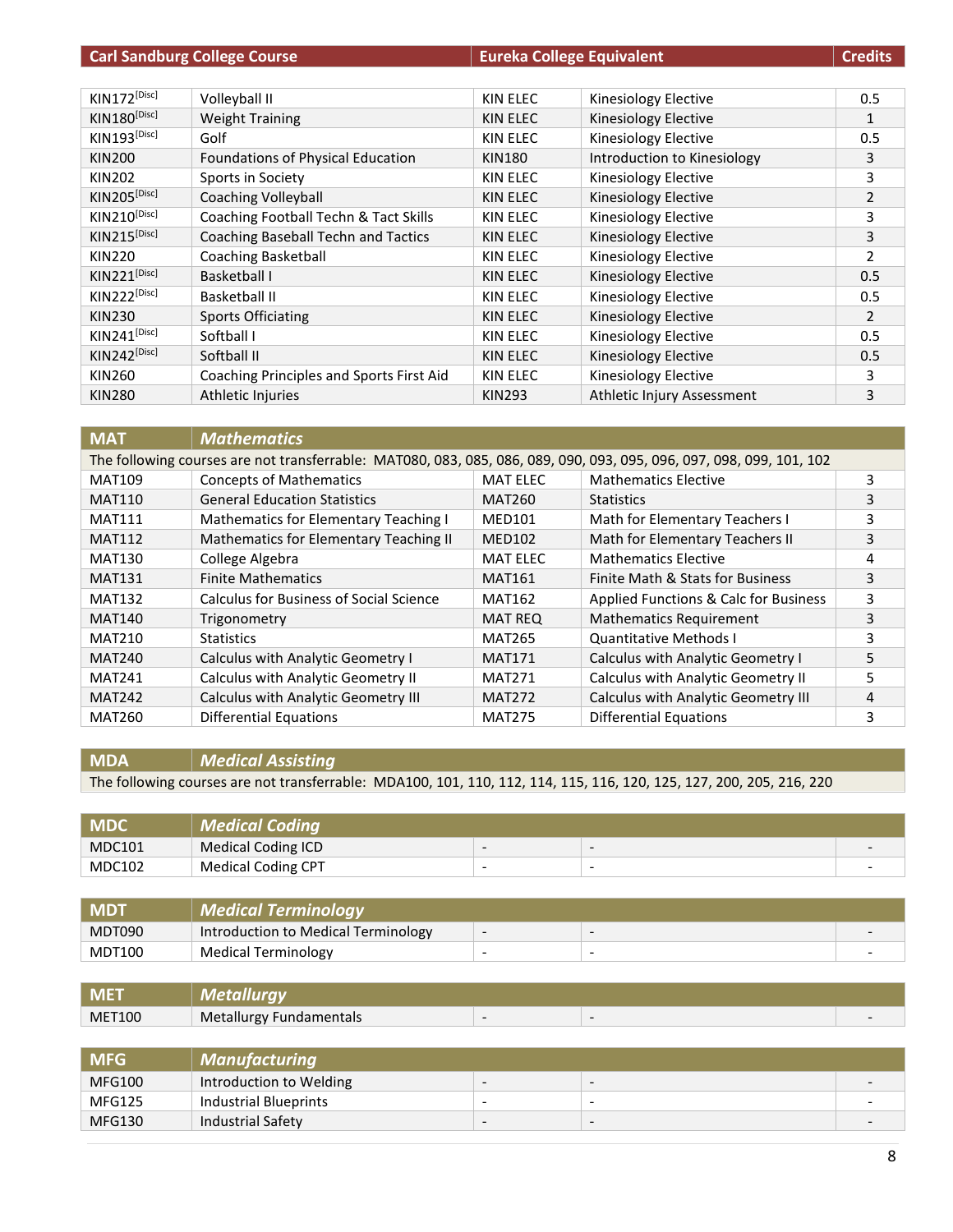| <b>Carl Sandburg College Course</b>     |                                                               |                          | <b>Eureka College Equivalent</b> |              |
|-----------------------------------------|---------------------------------------------------------------|--------------------------|----------------------------------|--------------|
|                                         |                                                               |                          |                                  |              |
| $\overline{\text{MIS}}^{\text{[Disc]}}$ | <b>Military Science</b>                                       |                          |                                  |              |
| $MIS111^{[Disc]}$                       | Leadership and Personal Development                           | LDR ELEC                 | Leadership Elective              | $\mathbf{1}$ |
| $MIS112^{[Disc]}$                       | Introduction to Tactical Leadership                           | LDR ELEC                 | Leadership Elective              | 1            |
| $MIS113^{[Disc]}$                       | Introduction to Military Science                              | LDR ELEC                 | Leadership Elective              | 2            |
|                                         |                                                               |                          |                                  |              |
| <b>MLT</b>                              | <b>Medical Lab Technician</b>                                 |                          |                                  |              |
| <b>MLT100</b>                           | Phlebotomy & Clinical Laboratory                              | $\overline{\phantom{a}}$ | $\overline{\phantom{a}}$         |              |
|                                         |                                                               |                          |                                  |              |
| <b>MRI</b>                              | <b>Magnetic Resonance Imaging</b>                             |                          |                                  |              |
|                                         | The following courses are not transferrable: MRI250, 252, 255 |                          |                                  |              |
|                                         |                                                               |                          |                                  |              |

**MTL** *Machine Tool* The following courses are not transferrable: MTL101, 103, 130, 135, 150, 155, 160, 165, 200, 205, 210, 215, 295, 296, 297, 298

| <b>MTS</b>                                                                                                                                                  | Mortuary Science              |                 |                            |  |
|-------------------------------------------------------------------------------------------------------------------------------------------------------------|-------------------------------|-----------------|----------------------------|--|
| The following courses are not transferrable: MTS101 <sup>[Disc]</sup> , 103 <sup>[Disc]</sup> , 110, 120, 130, 131, 140, 160, 170, 210, 215, 220, 225, 230, |                               |                 |                            |  |
| 240, 250, 260, 270                                                                                                                                          |                               |                 |                            |  |
| MTS150                                                                                                                                                      | Psychology of Grief and Death | <b>PSY ELEC</b> | <b>Psychology Elective</b> |  |

| <b>MUS</b>               | <b>Music</b>                          |                 |                                     |                |
|--------------------------|---------------------------------------|-----------------|-------------------------------------|----------------|
| <b>MUS100</b>            | Music in the Western World            | <b>MUS ELEC</b> | <b>Music Elective</b>               | 3              |
| <b>MUS101</b>            | <b>Introduction to American Music</b> | <b>MUS150</b>   | Music Cultures in the United States | 3              |
| MUS102 <sup>[Disc]</sup> | <b>Music Fundamentals</b>             | <b>MUS ELEC</b> | <b>Music Elective</b>               | 3              |
| <b>MUS105</b>            | Non-Western Music                     | <b>MUS ELEC</b> | <b>Music Elective</b>               | 3              |
| MUS106[Disc]             | Introduction to Jazz                  | <b>MUS ELEC</b> | <b>Music Elective</b>               | 3              |
| <b>MUS107</b>            | <b>Music in Theatre</b>               | <b>MUS ELEC</b> | <b>Music Elective</b>               | 3              |
| MUS110[Disc]             | Music Theory I                        | <b>MUS210</b>   | Introduction to Music Theory        | 3              |
| $MUS111^{[Disc]}$        | Music Theory II                       | <b>MUS220</b>   | Music Theory II                     | 3              |
| MUS112[Disc]             | Class Piano I                         | <b>MUS133</b>   | Class Piano for the Adult Beginner  | $\mathbf{1}$   |
| MUS113[Disc]             | Class Piano II                        | <b>MUS133</b>   | Class Piano for the Adult Beginner  | $\mathbf{1}$   |
| MUS114[Disc]             | Ear Training and Sight Singing I      | <b>MUS ELEC</b> | <b>Music Elective</b>               | $\mathbf{1}$   |
| MUS115[Disc]             | Ear Training and Sight Singing II     | <b>MUS ELEC</b> | <b>Music Elective</b>               | 1              |
| MUS120[Disc]             | <b>Class Voice</b>                    | <b>MUS134</b>   | Class Instruction in Voice          | $\mathbf{1}$   |
| MUS121[Disc]             | Class Piano for Non-Major             | <b>MUS133</b>   | Class Piano for Adult Beginner      | 1              |
| <b>MUS122</b>            | Jazz Combo                            | <b>MUS ELEC</b> | <b>Music Elective</b>               | $\mathbf{1}$   |
| <b>MUS123</b>            | Sandburg Choir                        | <b>MUS281</b>   | Chorale                             | 1              |
| <b>MUS125</b>            | <b>Small Vocal Ensemble</b>           | <b>MUS ELEC</b> | <b>Music Elective</b>               | $\mathbf{1}$   |
| MUS126[Disc]             | Knox-Sandburg Community Band          | <b>MUS ELEC</b> | <b>Music Elective</b>               | 1              |
| MUS130[Disc]             | Private Piano I                       | <b>MUS333</b>   | Private Instruction in Piano        | $\mathbf{1}$   |
| MUS131[Disc]             | Private Brass I                       | <b>MUS ELEC</b> | <b>Music Elective</b>               | 1              |
| MUS132[Disc]             | Private Organ I                       | <b>MUS ELEC</b> | <b>Music Elective</b>               | $\mathbf{1}$   |
| MUS133[Disc]             | Private Woodwind I                    | <b>MUS ELEC</b> | <b>Music Elective</b>               | 1              |
| MUS134[Disc]             | Private Guitar I                      | <b>MUS335</b>   | Private Instruction in Strings      | $\mathbf{1}$   |
| MUS135[Disc]             | Private Voice I                       | <b>MUS334</b>   | Private Instruction in Voice        | 1              |
| MUS136[Disc]             | Private Strings I                     | <b>MUS335</b>   | Private Instruction in Strings      | $\mathbf{1}$   |
| MUS137[Disc]             | <b>Private Percussion I</b>           | <b>MUS ELEC</b> | <b>Music Elective</b>               | $\mathbf{1}$   |
| MUS140[Disc]             | Private Piano I                       | <b>MUS333</b>   | Private Instruction in Piano        | $\overline{2}$ |
| MUS141[Disc]             | Private Brass I                       | MUS ELEC        | <b>Music Elective</b>               | $\overline{2}$ |
| MUS142 <sup>[Disc]</sup> | Private Organ I                       | <b>MUS ELEC</b> | <b>Music Elective</b>               | $\overline{2}$ |
| MUS143[Disc]             | Private Woodwind I                    | <b>MUS ELEC</b> | <b>Music Elective</b>               | 2              |
| MUS144[Disc]             | Private Guitar I                      | <b>MUS335</b>   | Private Instruction in Strings      | $\overline{2}$ |

ī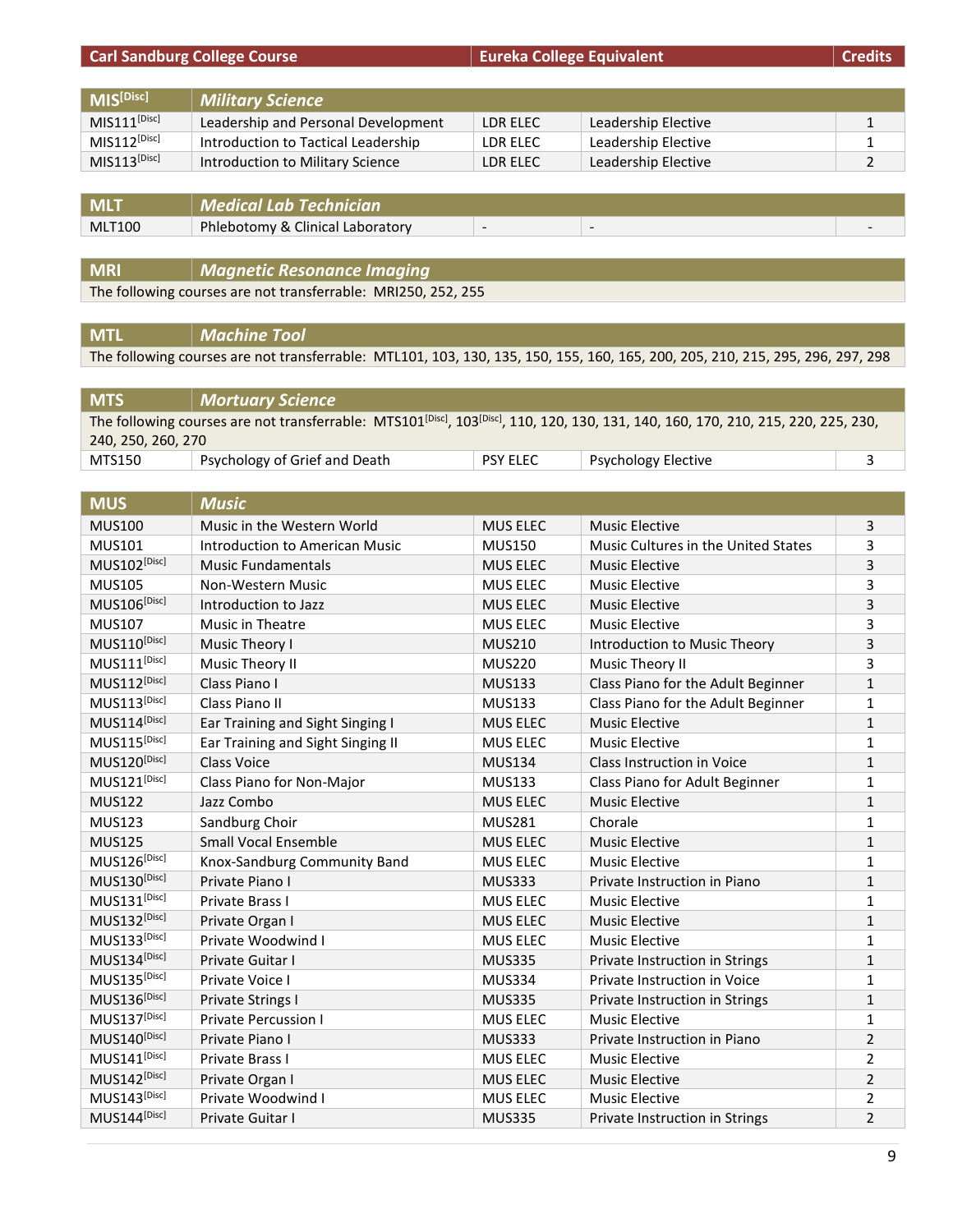|                          | <b>Carl Sandburg College Course</b> | <b>Eureka College Equivalent</b> |                                    | <b>Credits</b> |
|--------------------------|-------------------------------------|----------------------------------|------------------------------------|----------------|
|                          |                                     |                                  |                                    |                |
| MUS145[Disc]             | Private Voice I                     | <b>MUS334</b>                    | Private Instruction in Voice       | 2              |
| MUS146[Disc]             | <b>Private Strings I</b>            | <b>MUS335</b>                    | Private Instruction in Strings     | $\overline{2}$ |
| MUS147 <sup>[Disc]</sup> | <b>Private Percussion I</b>         | MUS ELEC                         | <b>Music Elective</b>              | 2              |
| <b>MUS150</b>            | <b>Applied Music I</b>              | <b>MUS333</b>                    | Private Instruction in Piano       | $\mathbf{1}$   |
|                          |                                     | or MUS334                        | Private Instruction in Voice       |                |
|                          |                                     | or MUS335                        | Private Instruction in Strings     |                |
|                          |                                     | or MUS ELEC                      | <b>Music Elective</b>              |                |
| <b>MUS151</b>            | <b>Applied Music I</b>              | <b>MUS333</b>                    | Private Instruction in Piano       | $\overline{2}$ |
|                          |                                     | or MUS334                        | Private Instruction in Voice       |                |
|                          |                                     | or MUS335                        | Private Instruction in Strings     |                |
|                          |                                     | or MUS ELEC                      | <b>Music Elective</b>              |                |
| MUS200[Disc]             | Music History and Literature        | <b>MUS151</b>                    | Introduction to Music History      | 3              |
| <b>MUS205</b>            | Music and Society                   | MUS ELEC                         | <b>Music Elective</b>              | 3              |
| MUS210[Disc]             | Music Theory III                    | <b>MUS320</b>                    | Music Theory III                   | 3              |
| MUS211[Disc]             | Music Theory IV                     | <b>MUS330</b>                    | Music Theory IV                    | 3              |
| MUS212[Disc]             | Class Piano III                     | <b>MUS133</b>                    | Class Piano for the Adult Beginner | $\mathbf{1}$   |
| MUS213[Disc]             | Class Piano IV                      | <b>MUS133</b>                    | Class Piano for the Adult Beginner | 1              |
| MUS214[Disc]             | Ear Training and Sight Singing III  | <b>MUS ELEC</b>                  | <b>Music Elective</b>              | $\mathbf{1}$   |
| MUS215[Disc]             | Ear Training and Sight Singing IV   | MUS ELEC                         | <b>Music Elective</b>              | 1              |
| <b>MUS222</b>            | Jazz Combo                          | <b>MUS ELEC</b>                  | <b>Music Elective</b>              | $\mathbf{1}$   |
| <b>MUS223</b>            | Sandburg Choir                      | <b>MUS281</b>                    | Chorale                            | 1              |
| MUS224[Disc]             | <b>Galesburg Community Choir</b>    | <b>MUS ELEC</b>                  | <b>Music Elective</b>              | $\mathbf{1}$   |
| <b>MUS225</b>            | <b>Small Vocal Ensemble</b>         | MUS ELEC                         | <b>Music Elective</b>              | 1              |
| MUS230[Disc]             | Private Piano II                    | <b>MUS333</b>                    | Private Instruction in Piano       | $\mathbf{1}$   |
| MUS231[Disc]             | Private Brass II                    | MUS ELEC                         | <b>Music Elective</b>              | 1              |
| MUS232[Disc]             | Private Organ II                    | <b>MUS ELEC</b>                  | <b>Music Elective</b>              | $\mathbf{1}$   |
| MUS233[Disc]             | Private Woodwind II                 | MUS ELEC                         | <b>Music Elective</b>              | 1              |
| MUS234[Disc]             | Private Guitar II                   | <b>MUS335</b>                    | Private Instruction in Strings     | $\mathbf{1}$   |
| MUS235[Disc]             | Private Voice II                    | <b>MUS334</b>                    | Private Instruction in Voice       | 1              |
| MUS236[Disc]             | <b>Private Strings II</b>           | <b>MUS335</b>                    | Private Instruction in Strings     | 1              |
| MUS237[Disc]             | <b>Private Percussion II</b>        | MUS ELEC                         | <b>Music Elective</b>              | 1              |
| MUS240[Disc]             | Private Piano II                    | <b>MUS333</b>                    | Private Instruction in Piano       | 1              |
| MUS241[Disc]             | Private Brass II                    | MUS ELEC                         | <b>Music Elective</b>              | 1              |
| MUS242 <sup>[Disc]</sup> | Private Organ II                    | MUS ELEC                         | <b>Music Elective</b>              | 1              |
| MUS243[Disc]             | Private Woodwind II                 | MUS ELEC                         | <b>Music Elective</b>              | 1              |
| MUS244[Disc]             | Private Guitar II                   | <b>MUS335</b>                    | Private Instruction in Strings     | 1              |
| MUS245[Disc]             | Private Voice II                    | <b>MUS334</b>                    | Private Instruction in Voice       | 1              |
| MUS246[Disc]             | <b>Private Strings II</b>           | <b>MUS335</b>                    | Private Instruction in Strings     | 1              |
| MUS247[Disc]             | <b>Private Percussion II</b>        | MUS ELEC                         | <b>Music Elective</b>              | 1              |
| <b>MUS250</b>            | <b>Applied Music 2</b>              | <b>MUS333</b>                    | Private Instruction in Piano       | $\mathbf{1}$   |
|                          |                                     | or MUS334                        | Private Instruction in Voice       |                |
|                          |                                     | or MUS335                        | Private Instruction in Strings     |                |
|                          |                                     | or MUS ELEC                      | <b>Music Elective</b>              |                |
| <b>MUS251</b>            | <b>Applied Music 2</b>              | <b>MUS333</b>                    | Private Instruction in Piano       | 2              |
|                          |                                     | or MUS334                        | Private Instruction in Voice       |                |
|                          |                                     | or MUS335                        | Private Instruction in Strings     |                |
|                          |                                     | or MUS ELEC                      | <b>Music Elective</b>              |                |

# **NAD** *Nursing Associate Degree*

The following courses are not transferrable: NAD105, 106, 108, 125, 130, 180, 190, 200, 205, 210, 220

| <b>NUA</b>    | <b>Nursing Assistant</b>                |  |  |
|---------------|-----------------------------------------|--|--|
| <b>NUA100</b> | <b>Basic Nursing Assistant Training</b> |  |  |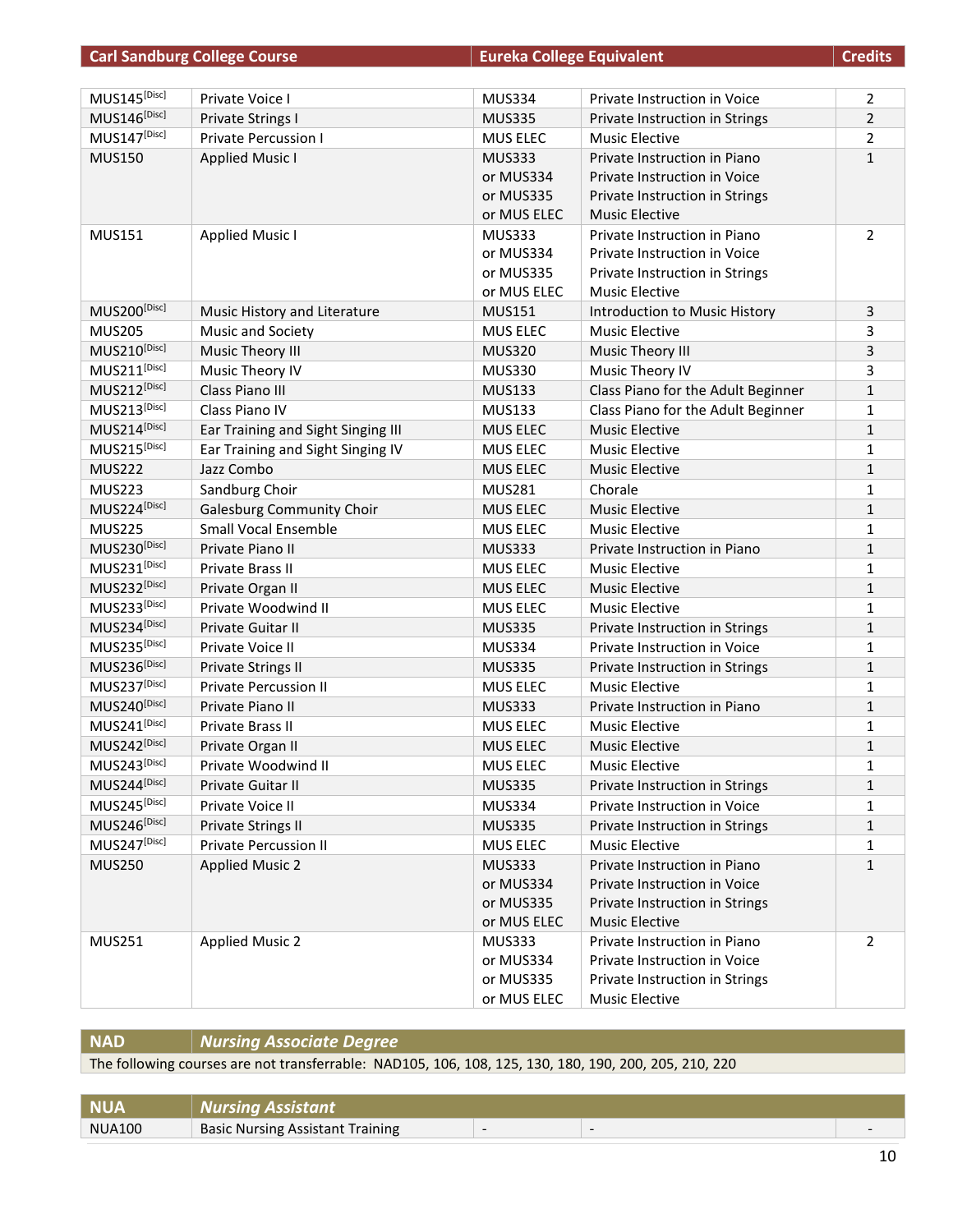**NUP** *Nursing – Practical*

The following courses are not transferrable: NUP104, 105, 125, 130

| <b>NU1</b>    | <b>Nutrition</b>          |                 |                                  |  |
|---------------|---------------------------|-----------------|----------------------------------|--|
| NUT100        | Introduction to Nutrition | <b>HED ELEC</b> | <b>Health Education Elective</b> |  |
| <b>NUT110</b> | <b>Nutrition</b>          | <b>HED284</b>   | Nutrition                        |  |

| <b>OMS</b>        | <b>Organizational Management</b> |                 |                          |  |
|-------------------|----------------------------------|-----------------|--------------------------|--|
| OMS101            | Labor-Management Relations       | <b>BUA ELEC</b> | <b>Business Elective</b> |  |
| $OMS102^{[Disc]}$ | <b>Supervision Fundamentals</b>  | <b>BUA ELEC</b> | <b>Business Elective</b> |  |
| OMS200[Disc]      | Human Resources Management       | <b>BUA ELEC</b> | <b>Business Elective</b> |  |

| <b>OSP</b> | Occupational Special Problems |   |  |
|------------|-------------------------------|---|--|
| OSP199     | Occupational Special Problems | - |  |

| <b>PHL</b>    | <b>Philosophy</b>                     |               |                                 |   |
|---------------|---------------------------------------|---------------|---------------------------------|---|
| <b>PHL100</b> | Logic                                 | PHI140        | Logic                           |   |
| <b>PHL101</b> | Introduction to Philosophy            | PHI110        | Introduction to Philosophy      |   |
| <b>PHL102</b> | <b>Ethics</b>                         | <b>PHI220</b> | Moral Philosophy                |   |
| <b>PHL103</b> | <b>Biomedical Ethics</b>              | PHI ELEC      | Philosophy/Religion Requirement |   |
| <b>PHL104</b> | Philosophy of Religion                | PHI ELEC      | Philosophy/Religion Requirement | 3 |
| <b>PHL105</b> | Comparative Religion                  | <b>REL127</b> | Global religions                |   |
| <b>PHL110</b> | <b>Introduction Critical Thinking</b> | PHI ELEC      | Philosophy/Religion Requirement | 3 |

| <b>PHY</b>    | <b>Physics</b>                |               |                                         |  |
|---------------|-------------------------------|---------------|-----------------------------------------|--|
| PHY110        | <b>Applied Physics</b>        | PHY ELEC      | Physics Elective (Non-Lab)              |  |
| PHY130        | The Physical Universe         | PHY ELEC      | Physics Elective (Non-Lab)              |  |
| <b>PHY151</b> | <b>General Physics I</b>      | PHY ELEC      | Physics Elective w/ Lab                 |  |
| <b>PHY152</b> | <b>General Physics II</b>     | PHY ELEC      | Physics Elective w/ Lab                 |  |
| <b>PHY161</b> | <b>Engineering Physics I</b>  | <b>PHY220</b> | General Physics I: Mech, Waves, Opti    |  |
| PHY162        | <b>Engineering Physics II</b> | <b>PHY230</b> | General Physics II: Electricity, Magnet |  |

| POR           | Portuguese <i>\</i> |             |          |  |
|---------------|---------------------|-------------|----------|--|
| <b>POR110</b> | Portuguese I        | <b>ELEC</b> | Elective |  |
| <b>POR111</b> | Portuguese II       | ELEC        | Elective |  |

| <b>POS</b> | <b>Political Science</b>                |               |                                |  |
|------------|-----------------------------------------|---------------|--------------------------------|--|
| POS122     | <b>American Government and Politics</b> | <b>PSC150</b> | American Government (National) |  |
| POS223     | <b>State and Local Government</b>       | <b>PSC250</b> | American Gov't (State & Local) |  |
| POS228     | International Relations                 | <b>PSC263</b> | International Relations        |  |
| POS267     | <b>Comparative Government</b>           | <b>PSC261</b> | Comparative Government         |  |

| <b>PSY</b>        | <b>Psychology</b>                 |                 |                            |   |
|-------------------|-----------------------------------|-----------------|----------------------------|---|
| <b>PSY100</b>     | Freshman Orientation              | ELEC            | Elective                   | ᅩ |
| <b>PSY101</b>     | Introduction to Psychology        | <b>PSY101</b>   | <b>General Psychology</b>  | 3 |
| <b>PSY107</b>     | Positive Psychology               | <b>PSY ELEC</b> | <b>Psychology Elective</b> | 3 |
| $PSY151^{[Disc]}$ | Occupational Search & Development | <b>PSY ELEC</b> | <b>Psychology Elective</b> | 3 |
| <b>PSY152</b>     | Career and Life Planning          | <b>PSY ELEC</b> | <b>Psychology Elective</b> | 1 |
| <b>PSY202</b>     | Psychology of Personality         | <b>PSY ELEC</b> | <b>Psychology Elective</b> | 3 |
| <b>PSY204</b>     | Social Psychology                 | <b>PSY203</b>   | Social Psychology          | 3 |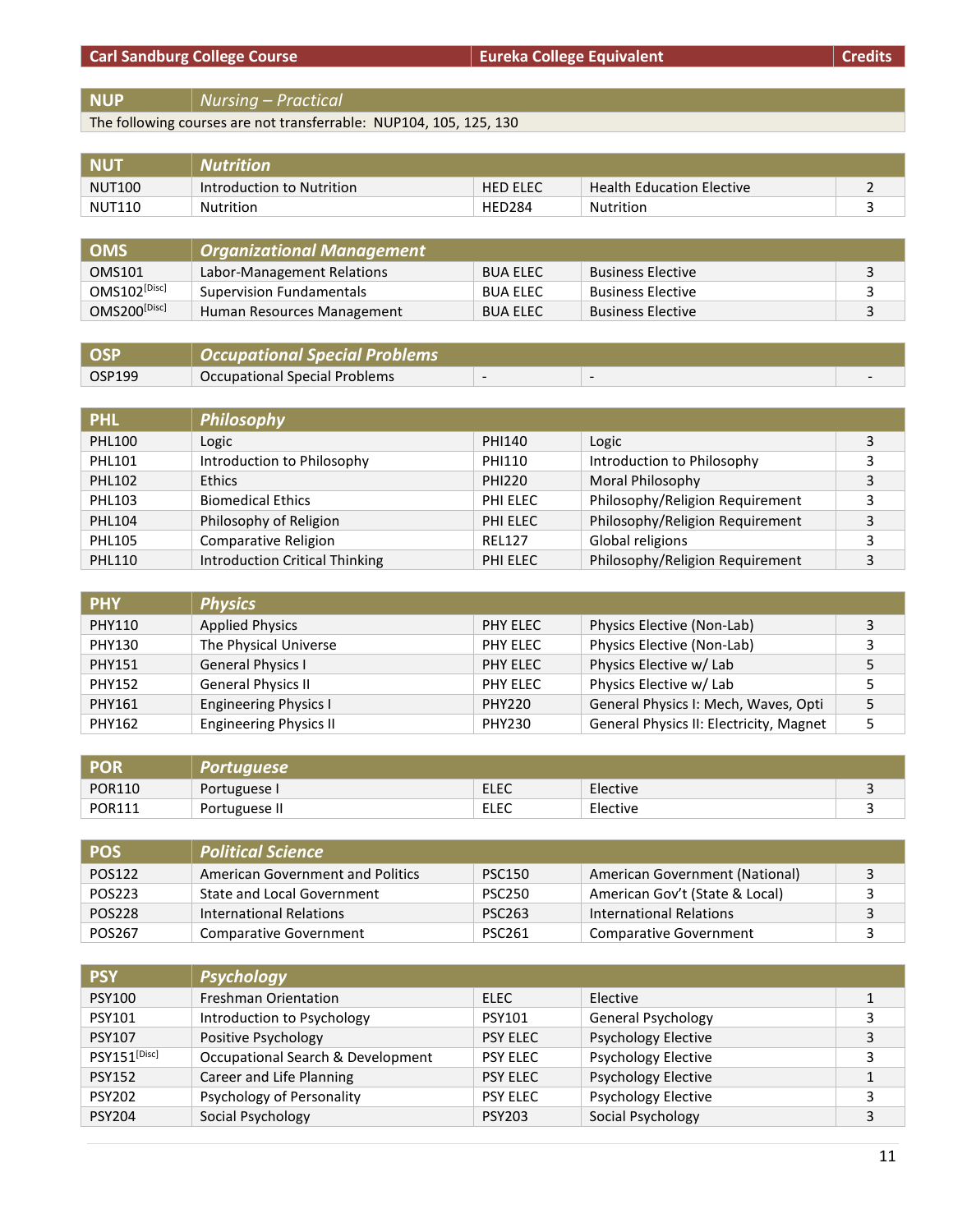| <b>Carl Sandburg College Course</b> |                                | <b>Eureka College Equivalent</b> |                                   | <b>Credits</b> |
|-------------------------------------|--------------------------------|----------------------------------|-----------------------------------|----------------|
|                                     |                                |                                  |                                   |                |
| <b>PSY205</b>                       | Human Sexuality                | <b>PSY ELEC</b>                  | <b>Psychology Elective</b>        | 3              |
| <b>PSY206</b>                       | The Social Psychology of Aging | <b>PSY208</b>                    | Adulthood and Aging Psychology    | 3              |
| PSY207[Disc]                        | Crisis Intervention            | <b>PSY ELEC</b>                  | <b>Psychology Elective</b>        | 3              |
| <b>PSY221</b>                       | Child Psychology               | <b>PSY205</b>                    | Psychology of Childhood - Adolesc | 3              |
| <b>PSY265</b>                       | Developmental Psychology       | <b>PSY ELEC</b>                  | <b>Psychology Elective</b>        | 3              |
| <b>PSY294</b>                       | Abnormal Psychology            | <b>PSY ELEC</b>                  | <b>Psychology Elective</b>        | 3              |

# **RDG** *Reading*

The following courses are not transferrable: RDG092<sup>[Disc]</sup>, 093<sup>[Disc]</sup>, 096<sup>[Disc]</sup>, 097<sup>[Disc]</sup>, 120

#### **RDT** *Radiologic Technology*

The following courses are not transferrable: RDT100, 101, 110, 111, 115, 120, 121, 123, 125, 201, 205, 211, 212, 215, 220, 222, 225, 250, 252, 255, 262

| <b>RRT</b> | <b>Rail Operations</b>                                                                                          |         |                            |  |
|------------|-----------------------------------------------------------------------------------------------------------------|---------|----------------------------|--|
|            | The following courses are not transferrable: RRT102, 120, 135, 136, 137, 138, 142, 143, 144, 145, 165, 201, 202 |         |                            |  |
| RRT101     | History of Railroading                                                                                          | HIS REQ | <b>History Requirement</b> |  |

| <b>SOC</b> | <b>Sociology</b>                      |                    |                              |   |
|------------|---------------------------------------|--------------------|------------------------------|---|
| SOC101     | Introduction to Sociology             | SOC <sub>102</sub> | Principles of Sociology      |   |
| SOC102     | <b>Contemporary Social Problems</b>   | SOC ELEC           | Sociology Elective           |   |
| SOC103     | Marriage and the Family               | SOC ELEC           | Sociology Elective           |   |
| SOC105     | Introduction to Cultural Anthropology | SOC105             | <b>Cultural Anthropology</b> |   |
| SOC201     | Introduction to Anthropology          | SOC ELEC           | Sociology Elective           | 3 |
| SOC203     | Introduction to Diversity             | SOC ELEC           | Sociology Elective           | 3 |
| SOC205     | Social Problems - Professional Ethics | SOC ELEC           | Sociology Elective           | 3 |
| SOC260     | <b>Gender and Society</b>             | SOC ELEC           | Sociology Elective           |   |

| <b>SPE</b>    | <b>Speech</b>                   |          |                                  |     |
|---------------|---------------------------------|----------|----------------------------------|-----|
| SPE110        | Interpersonal Communication     | COM215   | <b>Human Communication</b>       |     |
| SPE120        | Introduction to Public Speaking | COM110   | Introduction to Public Speaking  |     |
| <b>SPE200</b> | <b>Group Discussion</b>         | COM210   | <b>Small Group Communication</b> |     |
| <b>SPE220</b> | <b>Advanced Public Speaking</b> | COM ELEC | <b>Communications Elective</b>   |     |
| SPE230        | <b>Parliamentary Procedures</b> | COM ELEC | <b>Communications Elective</b>   | 1.5 |

| <b>SPN</b> | <b>Spanish</b>               |                          |                          |                          |
|------------|------------------------------|--------------------------|--------------------------|--------------------------|
| SPN101     | Elementary Spanish I         | SPA115                   | Introductory Spanish I   |                          |
| SPN102     | Elementary Spanish II        | SPA120                   | Introductory Spanish II  |                          |
| SPN120     | Spanish for Professionals I  | $\overline{\phantom{a}}$ |                          |                          |
| SPN121     | Spanish for Professionals II | $\overline{\phantom{0}}$ | $\overline{\phantom{0}}$ | $\overline{\phantom{0}}$ |
| SPN201     | Intermediate Spanish I       | SPA240                   | Intermediate Spanish I   |                          |
| SPN202     | Intermediate Spanish II      | SPA260                   | Intermediate Spanish II  |                          |

| l SSC              | <b>Social Science</b>          |                 |                         |  |
|--------------------|--------------------------------|-----------------|-------------------------|--|
| SSC110             | Global Issues                  | <b>SSC ELEC</b> | Social Science Elective |  |
| SSC120             | Statistics for Social Science  | MAT260          | <b>Statistics</b>       |  |
| SSC <sub>201</sub> | <b>Ethnic Studies</b>          | <b>SSC ELEC</b> | Social Science Elective |  |
| SSC <sub>202</sub> | Perspectives of Social Science | <b>SSC ELEC</b> | Social Science Elective |  |